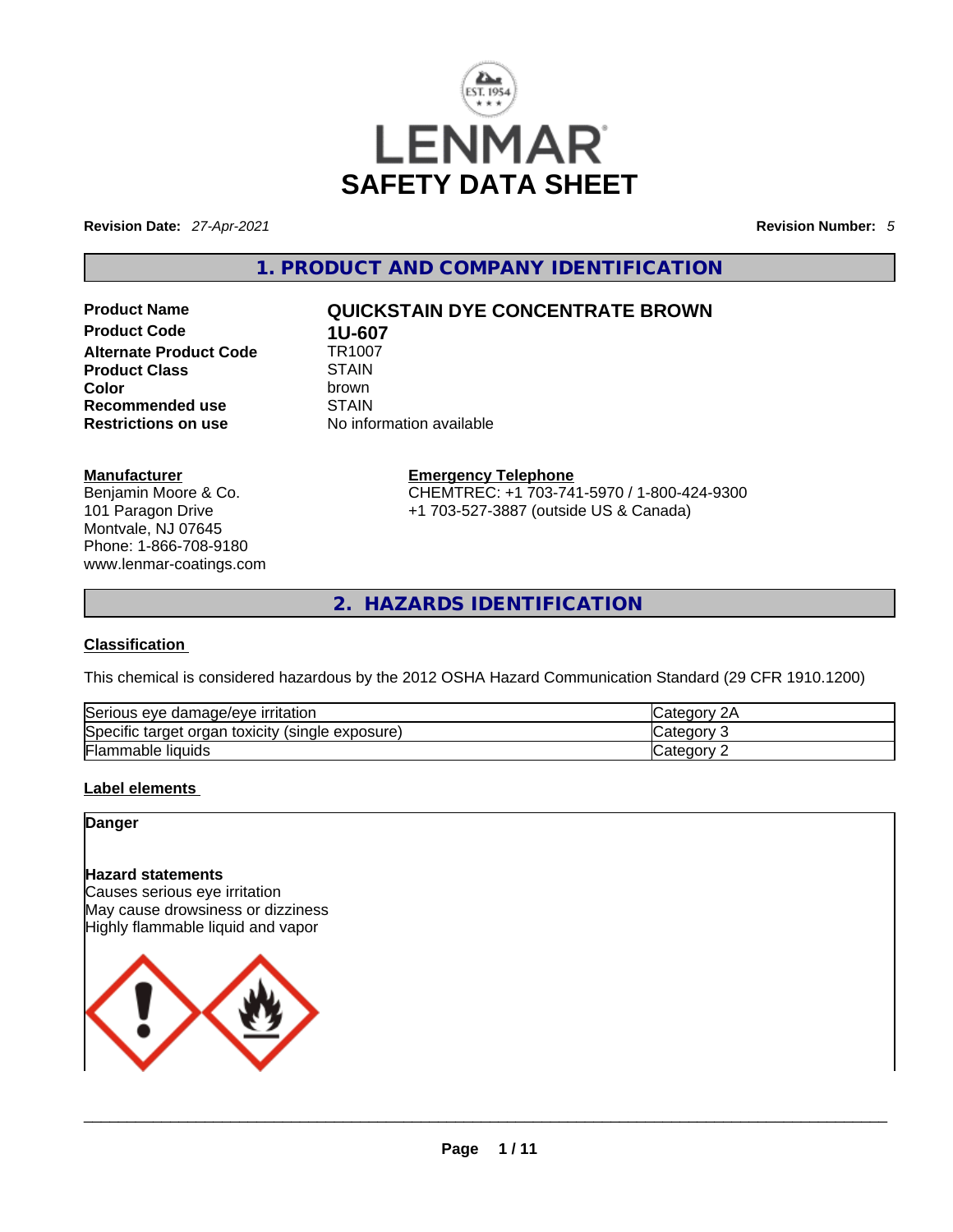**Appearance** liquid

**Precautionary Statements - Prevention**

Wash face, hands and any exposed skin thoroughly after handling

Avoid breathing dust/fume/gas/mist/vapors/spray

Use only outdoors or in a well-ventilated area

Keep away from heat, hot surfaces, sparks, open flames and other ignition sources. No smoking

Keep container tightly closed

Ground/bond container and receiving equipment

Use explosion-proof electrical/ventilating/lighting/equipment

Use only non-sparking tools

Take precautionary measures against static discharge

Wear protective gloves/protective clothing/eye protection/face protection

Keep cool

## **Eyes**

IF IN EYES: Rinse cautiously with water for several minutes. Remove contact lenses, if present and easy to do. Continue rinsing

If eye irritation persists: Get medical advice/attention

#### **Skin**

IF ON SKIN (or hair): Remove/Take off immediately all contaminated clothing. Rinse skin with water/shower **Inhalation**

IF INHALED: Remove victim to fresh air and keep at rest in a position comfortable for breathing

Call a POISON CENTER or doctor/physician if you feel unwell

**Fire**

In case of fire: Use CO2, dry chemical, or foam for extinction

## **Precautionary Statements - Storage**

Store in a well-ventilated place. Keep container tightly closed Store locked up

#### **Precautionary Statements - Disposal**

Dispose of contents/container to an approved waste disposal plant

#### **Hazards not otherwise classified (HNOC)**

Not applicable

## **Other information**

No information available

# **3. COMPOSITION INFORMATION ON COMPONENTS**

| <b>Chemical name</b> | CAS No.         | eiaht-%  |
|----------------------|-----------------|----------|
| Acetone              | -64-1 ه         | 95<br>90 |
| vellow 82<br>Solvent | 95029-<br>-58-9 |          |

# **4. FIRST AID MEASURES**

#### **Description of first aid measures**

 $\_$  ,  $\_$  ,  $\_$  ,  $\_$  ,  $\_$  ,  $\_$  ,  $\_$  ,  $\_$  ,  $\_$  ,  $\_$  ,  $\_$  ,  $\_$  ,  $\_$  ,  $\_$  ,  $\_$  ,  $\_$  ,  $\_$  ,  $\_$  ,  $\_$  ,  $\_$  ,  $\_$  ,  $\_$  ,  $\_$  ,  $\_$  ,  $\_$  ,  $\_$  ,  $\_$  ,  $\_$  ,  $\_$  ,  $\_$  ,  $\_$  ,  $\_$  ,  $\_$  ,  $\_$  ,  $\_$  ,  $\_$  ,  $\_$  ,

**Odor** solvent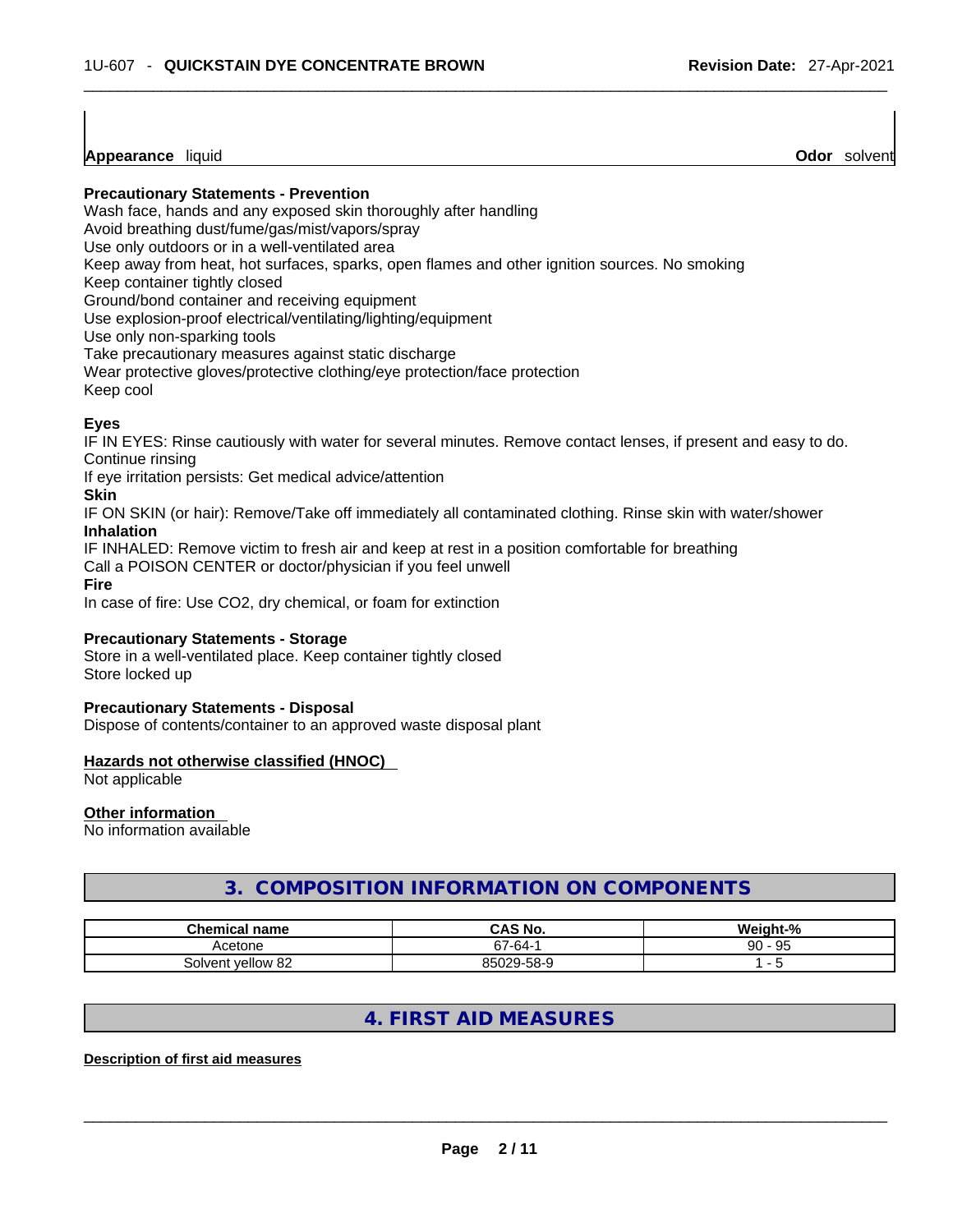| <b>General Advice</b>                            | If symptoms persist, call a physician. Show this safety data sheet to the doctor in<br>attendance.                                                                                                                      |
|--------------------------------------------------|-------------------------------------------------------------------------------------------------------------------------------------------------------------------------------------------------------------------------|
| <b>Eye Contact</b>                               | Immediately flush with plenty of water. After initial flushing, remove any contact<br>lenses and continue flushing for at least 15 minutes. Keep eye wide open while<br>rinsing. If symptoms persist, call a physician. |
| <b>Skin Contact</b>                              | Wash off immediately with soap and plenty of water removing all contaminated<br>clothes and shoes. If skin irritation persists, call a physician.                                                                       |
| <b>Inhalation</b>                                | Move to fresh air. If symptoms persist, call a physician.<br>If not breathing, give artificial respiration. Call a physician immediately.                                                                               |
| Ingestion                                        | Clean mouth with water and afterwards drink plenty of water. Do not induce<br>vomiting without medical advice. Never give anything by mouth to an unconscious<br>person. Consult a physician.                           |
| <b>Protection Of First-Aiders</b>                | Use personal protective equipment.                                                                                                                                                                                      |
| <b>Most Important</b><br><b>Symptoms/Effects</b> | No information available.                                                                                                                                                                                               |
| <b>Notes To Physician</b>                        | Treat symptomatically.                                                                                                                                                                                                  |

**5. FIRE-FIGHTING MEASURES** 

| <b>Flammable Properties</b>                           | Vapors may travel considerable distance to a source of<br>ignition and flash back. Vapors may cause flash fire.                                                                                                                                                                                |
|-------------------------------------------------------|------------------------------------------------------------------------------------------------------------------------------------------------------------------------------------------------------------------------------------------------------------------------------------------------|
| <b>Suitable Extinguishing Media</b>                   | Foam, dry powder or water. Use extinguishing measures<br>that are appropriate to local circumstances and the<br>surrounding environment.                                                                                                                                                       |
| Protective equipment and precautions for firefighters | As in any fire, wear self-contained breathing apparatus<br>pressure-demand, MSHA/NIOSH (approved or equivalent)<br>and full protective gear.                                                                                                                                                   |
| <b>Hazardous combustion products</b>                  | Burning may result in carbon dioxide, carbon monoxide<br>and other combustion products of varying composition<br>which may be toxic and/or irritating.                                                                                                                                         |
| <b>Specific Hazards Arising From The Chemical</b>     | Flammable. Flash back possible over considerable<br>distance. Keep product and empty container away from<br>heat and sources of ignition. Closed containers may<br>rupture if exposed to fire or extreme heat. Thermal<br>decomposition can lead to release of irritating gases and<br>vapors. |
| Sensitivity to mechanical impact                      | No.                                                                                                                                                                                                                                                                                            |
| Sensitivity to static discharge                       | Yes                                                                                                                                                                                                                                                                                            |
| <b>Flash Point Data</b><br>Flash point (°F)           | 3                                                                                                                                                                                                                                                                                              |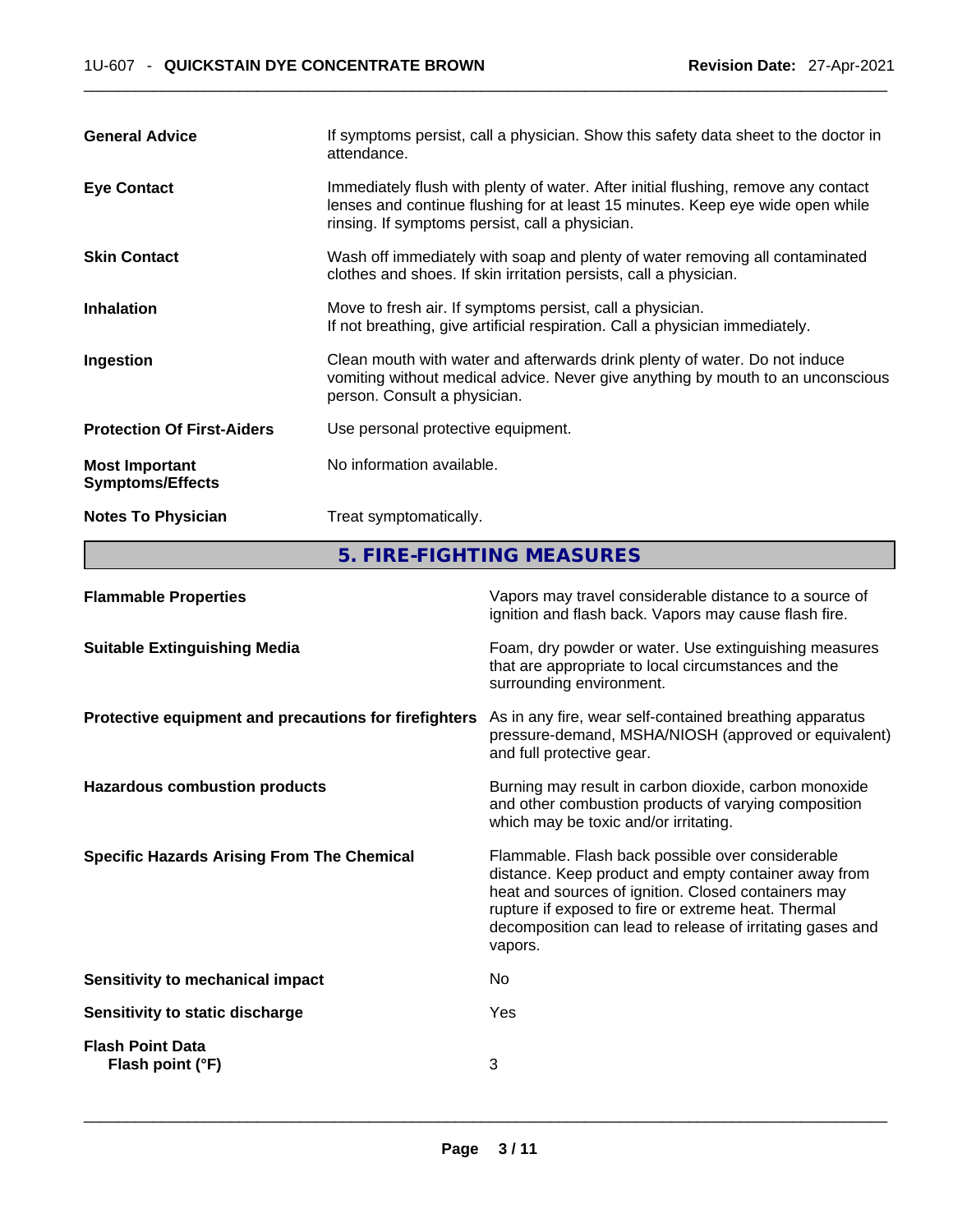| <b>Method</b> | Flash Point (°C)                                              |                        | -16<br><b>PMCC</b>             |                                |
|---------------|---------------------------------------------------------------|------------------------|--------------------------------|--------------------------------|
|               | <b>Flammability Limits In Air</b>                             |                        |                                |                                |
|               | Lower flammability limit:<br><b>Upper flammability limit:</b> |                        | Not available<br>Not available |                                |
| <b>NFPA</b>   | Health: 1                                                     | <b>Flammability: 3</b> | <b>Instability: 0</b>          | <b>Special: Not Applicable</b> |

## **NFPA Legend**

- 0 Not Hazardous
- 1 Slightly
- 2 Moderate
- 3 High
- 4 Severe

*The ratings assigned are only suggested ratings, the contractor/employer has ultimate responsibilities for NFPA ratings where this system is used.* 

*Additional information regarding the NFPA rating system is available from the National Fire Protection Agency (NFPA) at www.nfpa.org.* 

# **6. ACCIDENTAL RELEASE MEASURES**

| <b>Personal Precautions</b>      | Remove all sources of ignition. Take precautions to prevent flashback. Ground<br>and bond all containers and handling equipment. Take precautionary measures<br>against static discharges. Ensure adequate ventilation. Avoid contact with skin,<br>eyes and clothing. Use personal protective equipment.                                                                                                                                      |  |  |
|----------------------------------|------------------------------------------------------------------------------------------------------------------------------------------------------------------------------------------------------------------------------------------------------------------------------------------------------------------------------------------------------------------------------------------------------------------------------------------------|--|--|
| <b>Other Information</b>         | Prevent further leakage or spillage if safe to do so. Do not allow material to<br>contaminate ground water system. Prevent product from entering drains. Do not<br>flush into surface water or sanitary sewer system. Local authorities should be<br>advised if significant spillages cannot be contained.                                                                                                                                     |  |  |
| <b>Environmental precautions</b> | See Section 12 for additional Ecological Information.                                                                                                                                                                                                                                                                                                                                                                                          |  |  |
| <b>Methods for Cleaning Up</b>   | Dam up. Soak up with inert absorbent material. Use a non-sparking or explosion<br>proof means to transfer material to a sealed, appropriate container for disposal.<br>Clean contaminated surface thoroughly.                                                                                                                                                                                                                                  |  |  |
|                                  | 7. HANDLING AND STORAGE                                                                                                                                                                                                                                                                                                                                                                                                                        |  |  |
| <b>Handling</b>                  | Avoid contact with skin, eyes and clothing. Wear personal protective equipment.<br>Do not breathe vapors or spray mist. Use only in ventilated areas. Prevent vapor<br>build-up by providing adequate ventilation during and after use.                                                                                                                                                                                                        |  |  |
|                                  | Take precautionary measures against static discharges. To avoid ignition of<br>vapors by static electricity discharge, all metal parts of the equipment must be<br>grounded. Keep away from heat, sparks and flame. Do not smoke. Extinguish all<br>flames and pilot lights, and turn off stoves, heaters, electric motors and other<br>sources of ignition during use and until all vapors are gone. Ignition and/or flash<br>back may occur. |  |  |
| <b>Storage</b>                   | Keep containers tightly closed in a dry, cool and well-ventilated place. Keep away<br>from heat. Keep away from open flames, hot surfaces and sources of ignition.                                                                                                                                                                                                                                                                             |  |  |
|                                  |                                                                                                                                                                                                                                                                                                                                                                                                                                                |  |  |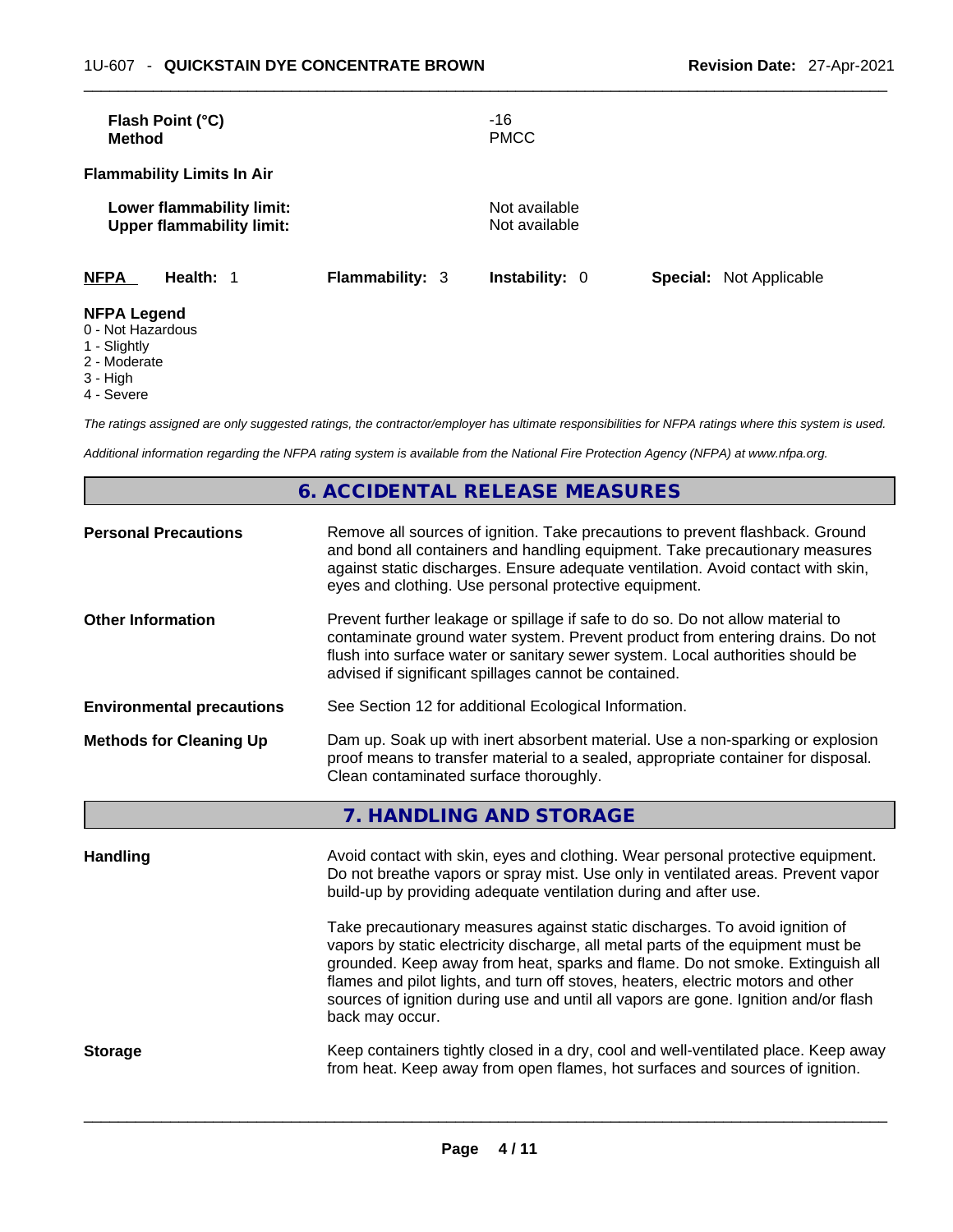Keep in properly labeled containers. Keep out of the reach of children.

**Incompatible Materials Incompatible** with strong acids and bases and strong oxidizing agents.

**Technical measures/Precautions**Ensure adequate ventilation. Use only where airflow will keep vapors from building up in or near the work area in adjoining rooms. Comply with all national, state, and local codes pertaining to the storage, handling, dispensing and disposal of flammable liquids.

> Dissipate static electricity during transfer by grounding and bonding containers and equipment before transferring material. All equipment should be non-sparking and explosion proof. Use explosion proof electrical equipment for ventilation, lighting and material handling.

# **8. EXPOSURE CONTROLS/PERSONAL PROTECTION**

#### **Exposure Limits**

| <b>Chemical name</b> | <b>ACGIH TLV</b> | <b>OSHA PEL</b>                 |
|----------------------|------------------|---------------------------------|
| Acetone              | STEL: 500 ppm    | 1000 ppm - TWA                  |
|                      | TWA: 250 ppm     | 2400 mg/m <sup>3</sup> - TWA    |
| Solvent yellow 82    | N/E              | $0.5 \text{ mg/m}^3$ - TWA      |
|                      |                  | 0.1 mg/m <sup>3</sup> - Ceiling |

## **Legend**

ACGIH - American Conference of Governmental Industrial Hygienists Exposure Limits OSHA - Occupational Safety & Health Administration Exposure Limits N/E - Not Established

# **Appropriate engineering controls Engineering Measures** Ensure adequate ventilation, especially in confined areas. **Personal Protective Equipment Eye/Face Protection** Safety glasses with side-shields. If splashes are likely to occur, wear:. Tightly fitting safety goggles. **Skin Protection** Long sleeved clothing. Protective gloves. **Respiratory Protection** Use only with adequate ventilation. In operations where exposure limits are exceeded, use a NIOSH approved respirator that has been selected by a technically qualified person for the specific work conditions. When spraying the product or applying in confined areas, wear a NIOSH approved respirator specified for paint spray or organic vapors. **Hygiene Measures** Avoid contact with skin, eyes and clothing. Remove and wash contaminated clothing before re-use. Wash thoroughly after handling.

# **9. PHYSICAL AND CHEMICAL PROPERTIES**

**Appearance** liquid **Density (lbs/gal)** 6.7 - 6.8

**Odor Solvent Solvent Solvent Solvent Odor Threshold** No information available **Specific Gravity** 0.80 - 0.82 \_\_\_\_\_\_\_\_\_\_\_\_\_\_\_\_\_\_\_\_\_\_\_\_\_\_\_\_\_\_\_\_\_\_\_\_\_\_\_\_\_\_\_\_\_\_\_\_\_\_\_\_\_\_\_\_\_\_\_\_\_\_\_\_\_\_\_\_\_\_\_\_\_\_\_\_\_\_\_\_\_\_\_\_\_\_\_\_\_\_\_\_\_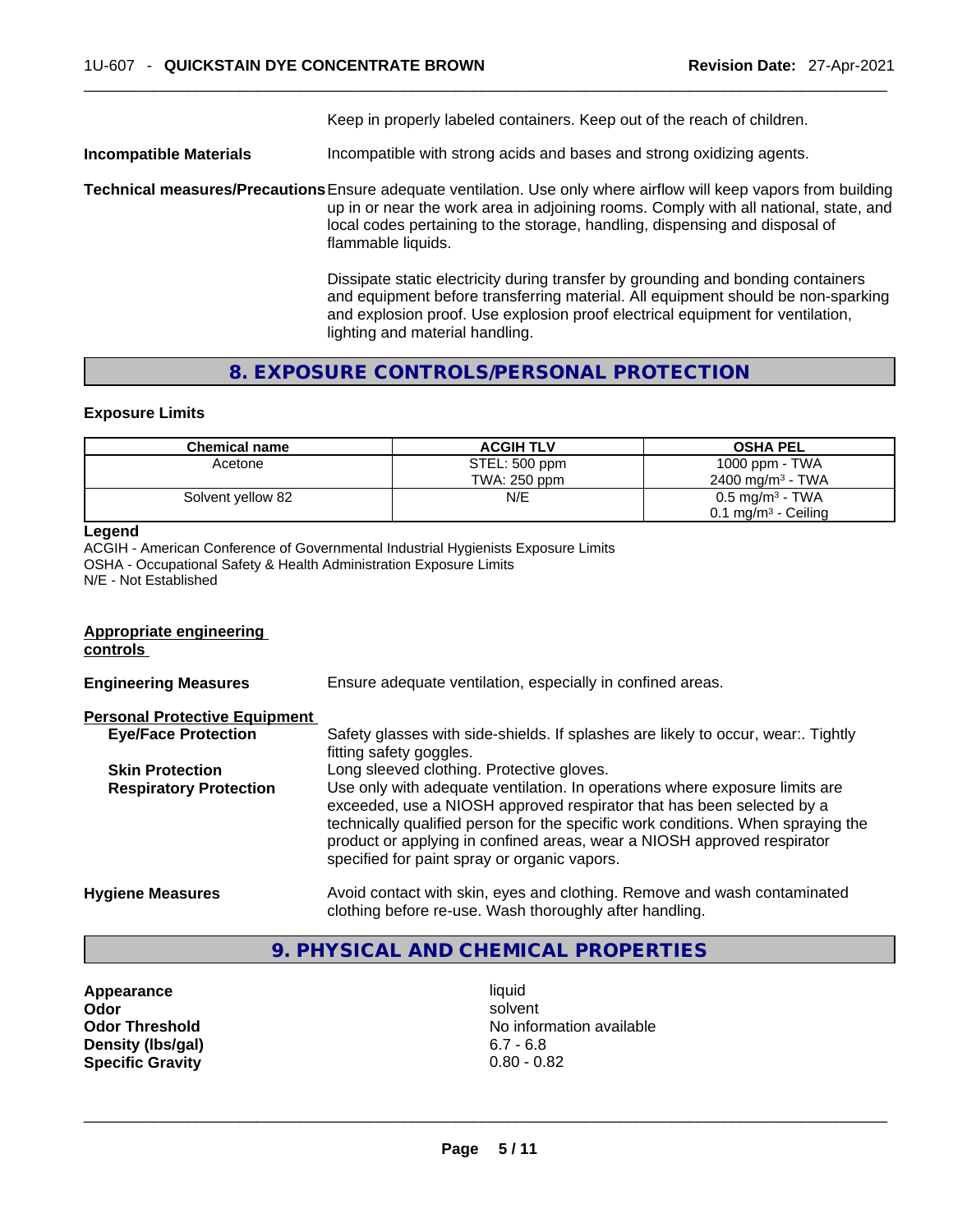**Viscosity (cps) Viscosity (cps) No information available Solubility(ies)**<br> **No information available**<br> **Water solubility**<br> **Water solubility Water solubility**<br> **No information available**<br> **No information available**<br>
No information available **Vapor pressure No information available No information available Vapor density No information available No** information available **Wt. % Solids** 0 - 10 **Vol. % Solids** 0 - 10 **Wt. % Volatiles** 90 - 100 **Vol. % Volatiles VOC** Regulatory Limit (g/L) 0 0 0 0 0 136 **Boiling Point (°F) Boiling Point (°C)** 58 **Freezing point (°F)** No information available **Freezing Point (°C)** No information available **Flash point (°F)** 3 **Flash Point (°C)** -16 **Method** PMCC **Flammability (solid, gas)** Not applicable **Upper flammability limit:**<br> **Lower flammability limit:** No information available **Lower flammability limit: Autoignition Temperature (°F)**<br> **Autoignition Temperature (°C)** 
<br> **Autoignition Temperature (°C)** 
<br> **Autoignition Temperature (°C) Autoignition Temperature (°C)**<br> **Decomposition Temperature (°F)** No information available **Decomposition Temperature (°F) Decomposition Temperature (°C)** No information available **Partition coefficient** 

**pH pH 1 Evaporation Rate** No information available

## **10. STABILITY AND REACTIVITY**

| <b>Reactivity</b>                       | No data available                                                                                                         |
|-----------------------------------------|---------------------------------------------------------------------------------------------------------------------------|
| <b>Chemical Stability</b>               | Stable under normal conditions. Hazardous polymerisation<br>does not occur.                                               |
| <b>Conditions to avoid</b>              | Keep away from open flames, hot surfaces, static<br>electricity and sources of ignition. Sparks. Elevated<br>temperature. |
| <b>Incompatible Materials</b>           | Incompatible with strong acids and bases and strong<br>oxidizing agents.                                                  |
| <b>Hazardous Decomposition Products</b> | Thermal decomposition can lead to release of irritating<br>gases and vapors.                                              |
| Possibility of hazardous reactions      | None under normal conditions of use.                                                                                      |

## **11. TOXICOLOGICAL INFORMATION**

**Product Information**

#### **Information on likely routes of exposure**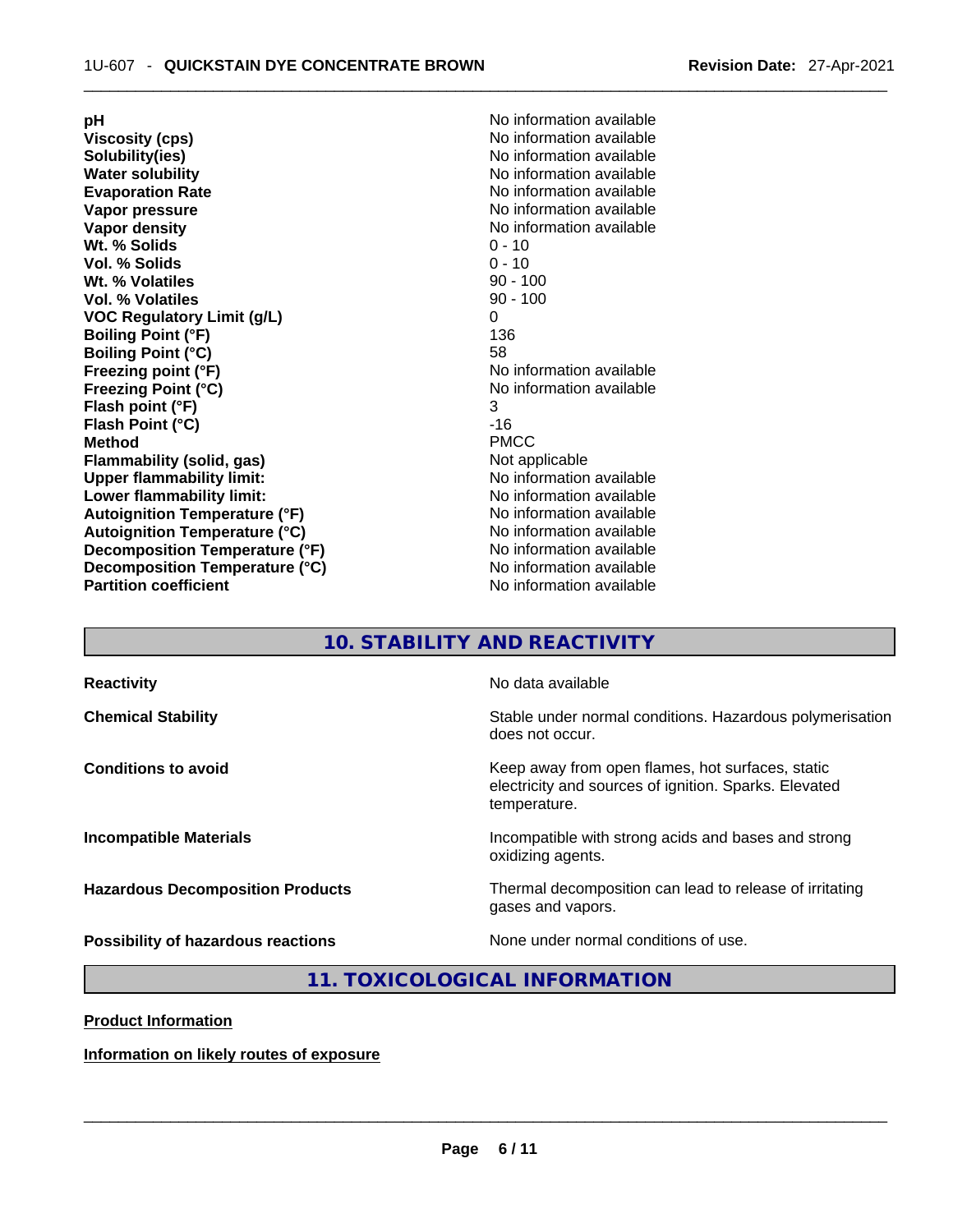| <b>Principal Routes of Exposure</b> | Eye contact, skin contact and inhalation.                                                                                                                                                                                                                     |
|-------------------------------------|---------------------------------------------------------------------------------------------------------------------------------------------------------------------------------------------------------------------------------------------------------------|
| <b>Acute Toxicity</b>               |                                                                                                                                                                                                                                                               |
| <b>Product Information</b>          | Repeated or prolonged exposure to organic solvents may lead to permanent brain<br>and nervous system damage. Intentional misuse by deliberately concentrating and<br>inhaling vapors may be harmful or fatal.                                                 |
|                                     | Symptoms related to the physical, chemical and toxicological characteristics                                                                                                                                                                                  |
| <b>Symptoms</b>                     | No information available                                                                                                                                                                                                                                      |
|                                     | Delayed and immediate effects as well as chronic effects from short and long-term exposure                                                                                                                                                                    |
| Eye contact                         | Contact with eyes may cause irritation.                                                                                                                                                                                                                       |
| <b>Skin contact</b>                 | May cause skin irritation and/or dermatitis. Prolonged skin contact may defat the<br>skin and produce dermatitis.                                                                                                                                             |
| Ingestion                           | Harmful if swallowed. Ingestion may cause irritation to mucous membranes. Small<br>amounts of this product aspirated into the respiratory system during ingestion or<br>vomiting may cause mild to severe pulmonary injury, possibly progressing to<br>death. |
| <b>Inhalation</b>                   | Harmful by inhalation. High vapor / aerosol concentrations are irritating to the<br>eyes, nose, throat and lungs and may cause headaches, dizziness, drowsiness,<br>unconsciousness, and other central nervous system effects.                                |
| <b>Sensitization</b>                | No information available                                                                                                                                                                                                                                      |
| <b>Neurological Effects</b>         | No information available.                                                                                                                                                                                                                                     |
| <b>Mutagenic Effects</b>            | No information available.                                                                                                                                                                                                                                     |
| <b>Reproductive Effects</b>         | No information available.                                                                                                                                                                                                                                     |
| <b>Developmental Effects</b>        | No information available.                                                                                                                                                                                                                                     |
| <b>Target organ effects</b>         | No information available.                                                                                                                                                                                                                                     |
| <b>STOT - repeated exposure</b>     | Causes damage to organs through prolonged or repeated exposure if inhaled,<br>May cause disorder and damage to the, liver, kidney, spleen, blood.                                                                                                             |
| <b>STOT - single exposure</b>       | May cause disorder and damage to the, Respiratory system, Central nervous<br>system.                                                                                                                                                                          |
| Other adverse effects               | No information available.                                                                                                                                                                                                                                     |
| <b>Aspiration Hazard</b>            | May be harmful if swallowed and enters airways. Small amounts of this product<br>aspirated into the respiratory system during ingestion or vomiting may cause mild<br>to severe pulmonary injury, possibly progressing to death.                              |
|                                     |                                                                                                                                                                                                                                                               |

# **Numerical measures of toxicity**

**The following values are calculated based on chapter 3.1 of the GHS document**

| ATEmix (oral)                        | 6108 mg/kg |
|--------------------------------------|------------|
| <b>ATEmix (dermal)</b>               | 3159 mg/kg |
| <b>ATEmix (inhalation-dust/mist)</b> | 105.5 mg/L |

# **Component Information**

| Chemical name | Oral LD50    | Dermal LD50 | Inhalation LC50       |
|---------------|--------------|-------------|-----------------------|
| Acetone       | (Rat)        | (Rabbit)    | 「Rat)8 h              |
| 67-64-1       | = 5800 mg/kg | 15700 mg/kg | $= 50100$ mg/m $^{3}$ |

# **Chronic Toxicity**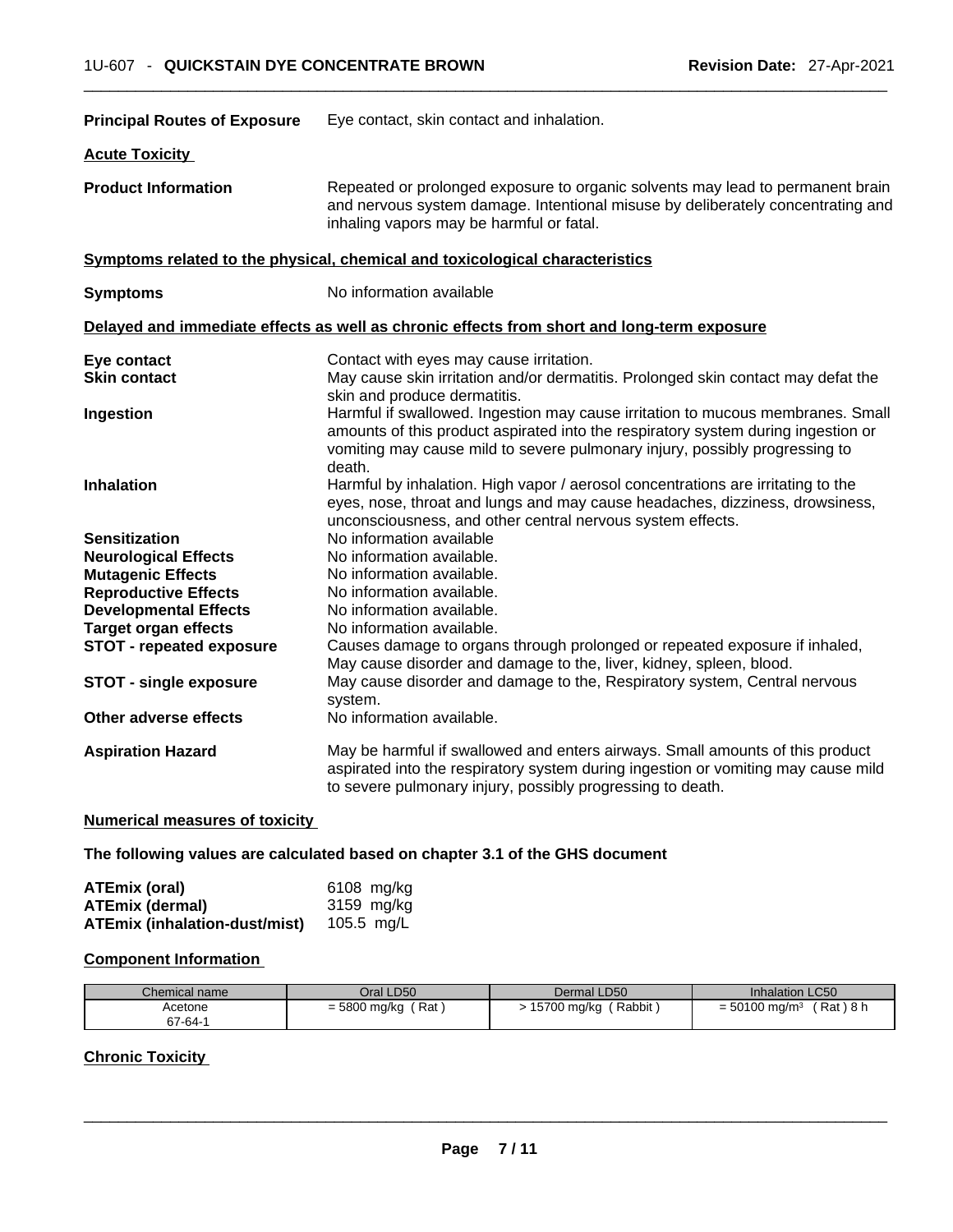#### **Carcinogenicity**

*There are no known carcinogenic chemicals in this product above reportable levels.* 

**12. ECOLOGICAL INFORMATION** 

## **Ecotoxicity Effects**

The environmental impact of this product has not been fully investigated.

#### **Product Information**

#### **Acute Toxicity to Fish**

No information available

## **Acute Toxicity to Aquatic Invertebrates**

No information available

# **Acute Toxicity to Aquatic Plants**

No information available

## **Persistence / Degradability**

No information available.

#### **Bioaccumulation**

There is no data for this product.

#### **Mobility in Environmental Media**

No information available.

## **Ozone**

Not applicable

## **Component Information**

#### **Acute Toxicity to Fish**

Acetone LC50: 8300 (Bluegill - 96 hr.) mg/L

#### **Acute Toxicity to Aquatic Invertebrates**

Acetone EC50: 12600 mg/L (Daphnia magna - 48 hr.)

# **Acute Toxicity to Aquatic Plants**

No information available

# **13. DISPOSAL CONSIDERATIONS**

| <b>Waste Disposal Method</b> | Dispose of in accordance with federal, state, and local regulations. Local    |
|------------------------------|-------------------------------------------------------------------------------|
|                              | requirements may vary, consult your sanitation department or state-designated |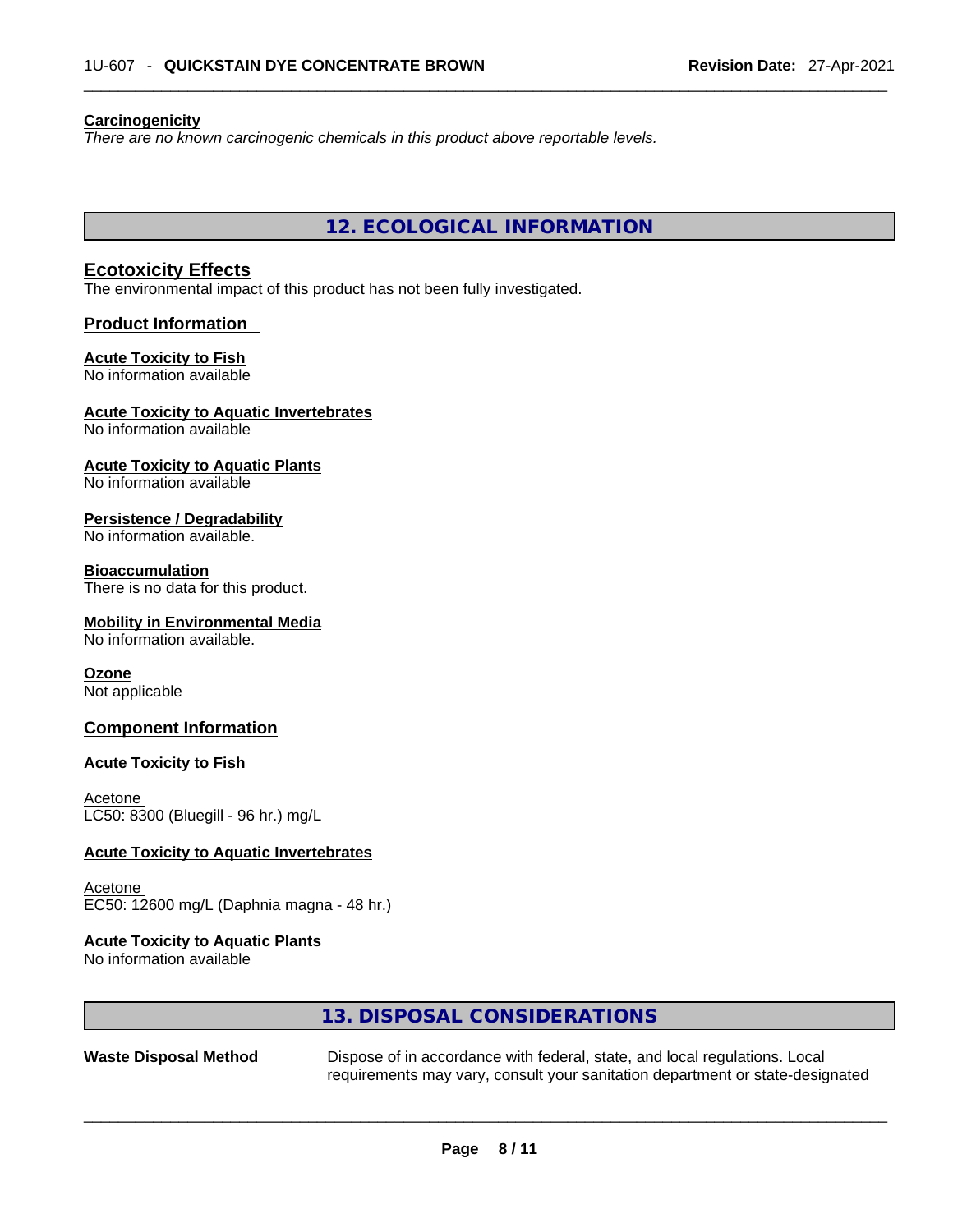|                                                                                                                   | environmental protection agency for more disposal options.                                                                                        |
|-------------------------------------------------------------------------------------------------------------------|---------------------------------------------------------------------------------------------------------------------------------------------------|
| <b>Empty Container Warning</b>                                                                                    | Emptied containers may retain product residue. Follow label warnings even after<br>container is emptied. Residual vapors may explode on ignition. |
|                                                                                                                   | 14. TRANSPORT INFORMATION                                                                                                                         |
| DOT<br><b>Proper Shipping Name</b><br><b>Hazard class</b><br>UN-No.<br><b>Packing Group</b><br><b>Description</b> | <b>PAINT</b><br>3<br>UN1263<br>Ш<br>UN1263, PAINT, 3, II                                                                                          |
| ICAO / IATA<br>IMDG / IMO                                                                                         | Contact the preparer for further information.<br>Contact the preparer for further information.                                                    |

**15. REGULATORY INFORMATION** 

# **International Inventories**

| <b>TSCA: United States</b> | Yes - All components are listed or exempt. |
|----------------------------|--------------------------------------------|
| <b>DSL: Canada</b>         | No - Not all of the components are listed. |
|                            | One or more component is listed on NDSL.   |

# **Federal Regulations**

| Yes |  |
|-----|--|
| Nο  |  |
| Yes |  |
| No  |  |
| No  |  |
|     |  |

# **SARA 313**

Section 313 of Title III of the Superfund Amendments and Reauthorization Act of 1986 (SARA). This product contains a chemical or chemicals which are subject to the reporting requirements of the Act and Title 40 of the Code of Federal Regulations, Part 372:

| <b>Chemical name</b>                                                                                                    | CAS No.    | Weight-% | <b>CERCLA/SARA 313</b><br>(de minimis concentration) |
|-------------------------------------------------------------------------------------------------------------------------|------------|----------|------------------------------------------------------|
| Solvent yellow 82                                                                                                       | 85029-58-9 | $1 - 5$  | 1.0                                                  |
| Clean Air Act, Section 112 Hazardous Air Pollutants (HAPs) (see 40 CFR 61)<br>This product contains the following HAPs: |            |          |                                                      |
|                                                                                                                         |            |          |                                                      |
| <b>Chemical name</b>                                                                                                    | CAS No.    | Weight-% | <b>Hazardous Air Pollutant</b><br>(HAP)              |
|                                                                                                                         |            |          |                                                      |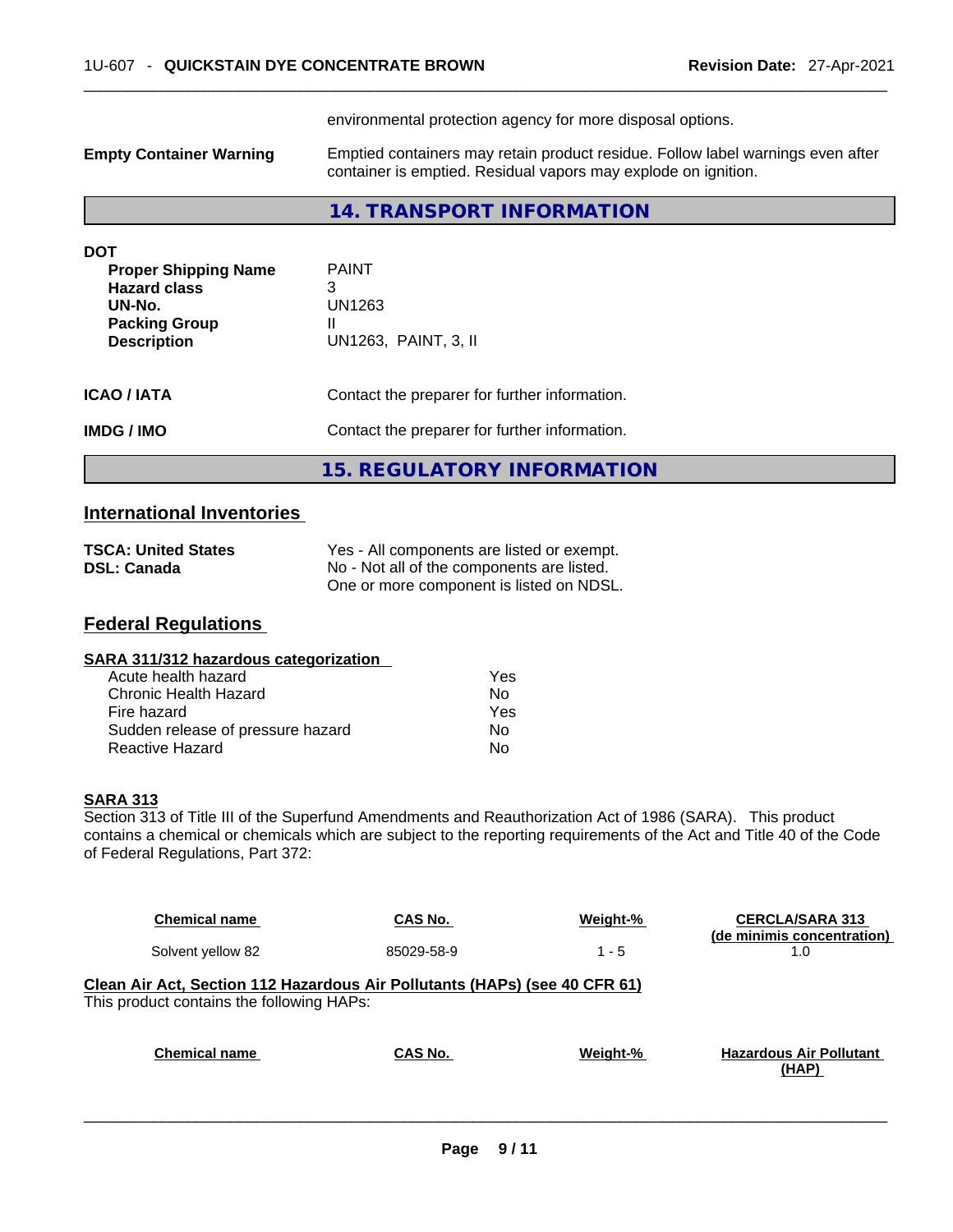#### \_\_\_\_\_\_\_\_\_\_\_\_\_\_\_\_\_\_\_\_\_\_\_\_\_\_\_\_\_\_\_\_\_\_\_\_\_\_\_\_\_\_\_\_\_\_\_\_\_\_\_\_\_\_\_\_\_\_\_\_\_\_\_\_\_\_\_\_\_\_\_\_\_\_\_\_\_\_\_\_\_\_\_\_\_\_\_\_\_\_\_\_\_ 1U-607 - **QUICKSTAIN DYE CONCENTRATE BROWN Revision Date:** 27-Apr-2021

| Solvent vellow 82<br>---- | 85029-58-9 | . . | .istec |
|---------------------------|------------|-----|--------|
|---------------------------|------------|-----|--------|

# **US State Regulations**

#### **California Proposition 65**

 **WARNING:** Cancer and Reproductive Harm– www.P65warnings.ca.gov

#### **State Right-to-Know**

| <b>Chemical name</b> | <b>Massachusetts</b> | , Jersev<br><b>New</b> | Pennsylvania |
|----------------------|----------------------|------------------------|--------------|
| .cetone              |                      |                        |              |
| Solvent yellow 82    |                      |                        |              |

#### **Legend**

X - Listed

|             |                  | 16. OTHER INFORMATION  |                             |  |
|-------------|------------------|------------------------|-----------------------------|--|
| <b>HMIS</b> | <b>Health: 1</b> | <b>Flammability: 3</b> | <b>Reactivity: 0 PPE: -</b> |  |

#### **HMIS Legend**

- 0 Minimal Hazard
- 1 Slight Hazard
- 2 Moderate Hazard
- 3 Serious Hazard
- 4 Severe Hazard
- \* Chronic Hazard

X - Consult your supervisor or S.O.P. for "Special" handling instructions.

Note: The PPE rating has intentionally been left blank. Choose appropriate PPE that will protect employees from the hazards the material will *present under the actual normal conditions of use.* 

*Caution: HMISÒ ratings are based on a 0-4 rating scale, with 0 representing minimal hazards or risks, and 4 representing significant hazards or risks. Although HMISÒ ratings are not required on MSDSs under 29 CFR 1910.1200, the preparer, has chosen to provide them. HMISÒ ratings are to be used only in conjunction with a fully implemented HMISÒ program by workers who have received appropriate HMISÒ training. HMISÒ is a registered trade and service mark of the NPCA. HMISÒ materials may be purchased exclusively from J. J. Keller (800) 327-6868.* 

 **WARNING!** If you scrape, sand, or remove old paint, you may release lead dust. LEAD IS TOXIC. EXPOSURE TO LEAD DUST CAN CAUSE SERIOUS ILLNESS, SUCH AS BRAIN DAMAGE, ESPECIALLY IN CHILDREN. PREGNANT WOMEN SHOULD ALSO AVOID EXPOSURE.Wear a NIOSH approved respirator to control lead exposure. Clean up carefully with a HEPA vacuum and a wet mop. Before you start, find out how to protect yourself and your family by contacting the National Lead Information Hotline at 1-800-424-LEAD or log on to www.epa.gov/lead.

| <b>Prepared By</b>      | <b>Product Stewardship Department</b><br>Benjamin Moore & Co.<br>101 Paragon Drive<br>Montvale, NJ 07645<br>800-225-5554 |
|-------------------------|--------------------------------------------------------------------------------------------------------------------------|
| <b>Revision Date:</b>   | 27-Apr-2021                                                                                                              |
| <b>Revision Summary</b> | Not available                                                                                                            |